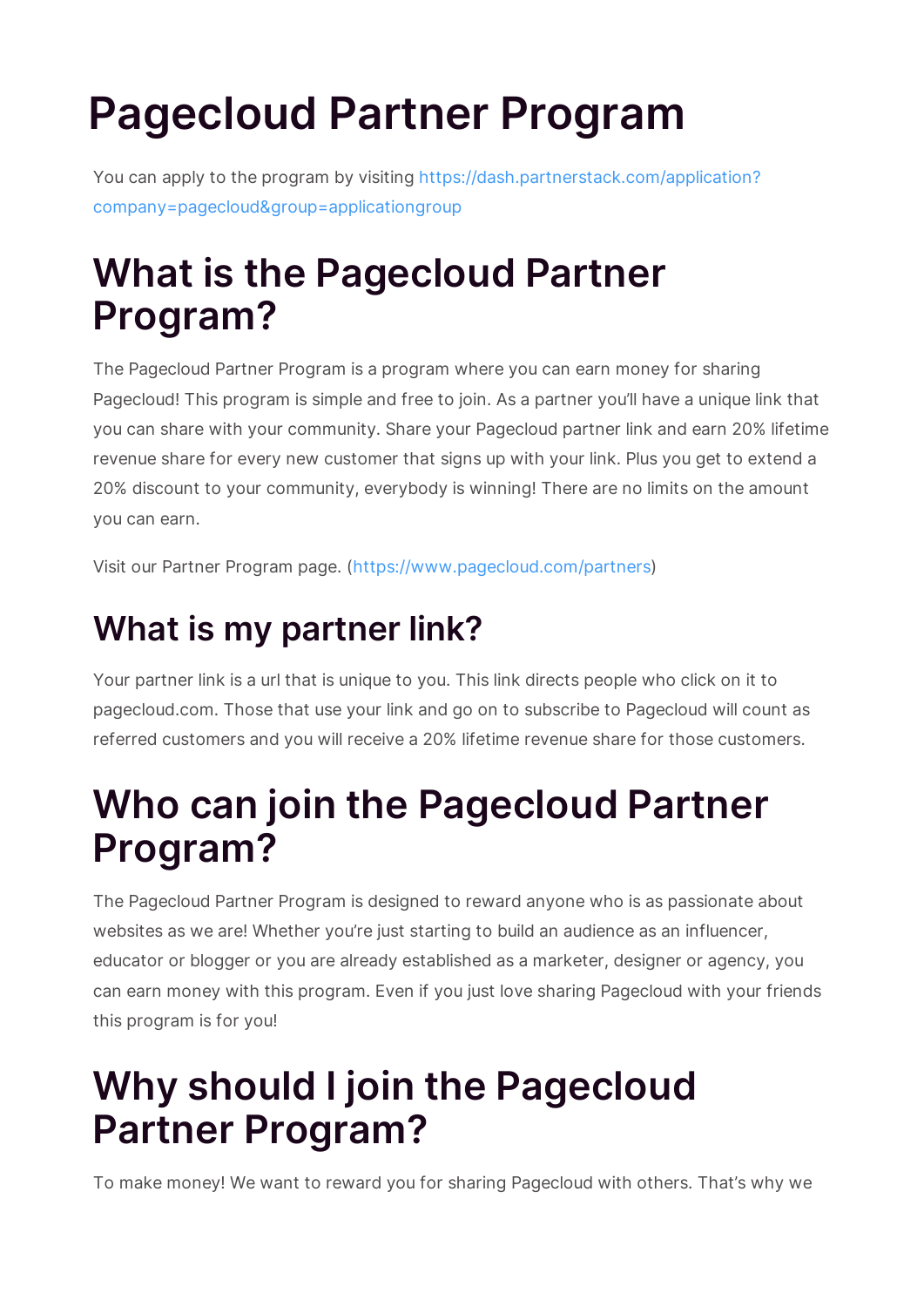do not have any restrictions on the amount you can earn with this program and your revenue sharing is for the lifetime value of the subscription.

# **How do I get paid?**

You get paid by sharing your partner link with people that go on to subscribe to Pagecloud. Your referrals start with a free account. Once their payment comes through, your reward will show up in your Partnerstack account. Payments are made 15 days after the end of each month, and you will be able to cash out your earned rewards via Stripe or PayPal.

In order to get paid as a Pagecloud partner, you'll need to have a PayPal or Stripe account. You will enter the email associated with your PayPal or Stripe account in the payment settings of your Partnerstack account. Learn more about collecting your payments here.

### **What is Partnerstack?**

Partnerstack is the third party service that manages the tracking, reporting and payments of the partner program.

### **How do I join the Pagecloud Partner Program?**

You can start right away by applying for the program here! Once approved you will have a unique referral link and access to track your link performance and earnings! Your referral link and tracking is all managed through your Partnerstack dashboard.

## **Frequently asked questions**

#### **Are there any fees to join the program?**

There are no fees associated with the Pagecloud Partner Program. It is free to participate and easy to join.

#### **Can I become an affiliate if I live outside Canada and the United States?**

Yes you can!